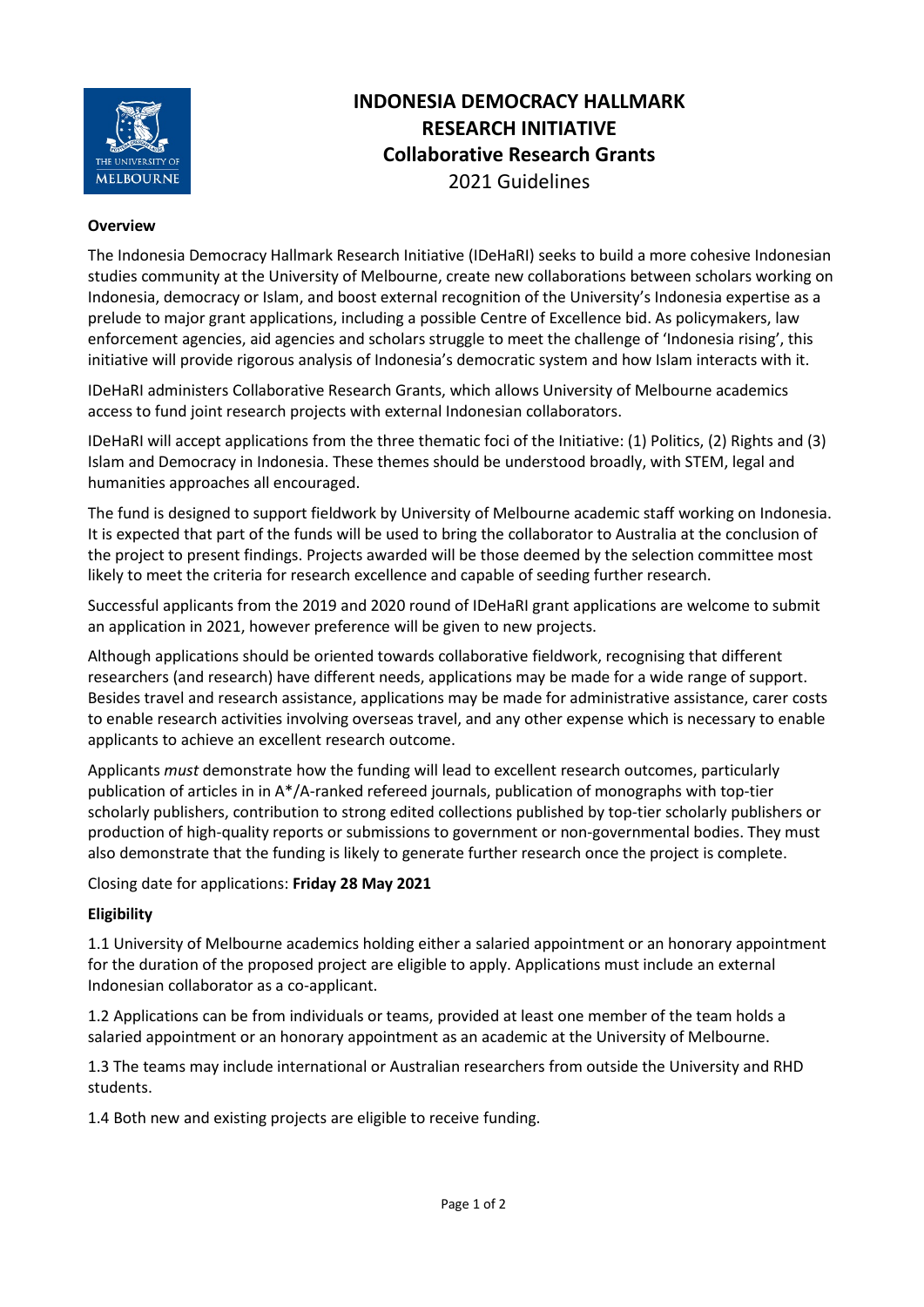# **Funding levels**

Applications can be made for amounts up to \$10,000 but smaller amounts are preferred.

2.1 The Selection Panel reserves the right to award a lower amount than that requested. This is a competitive process and the distribution of funds is discretionary. The Selection Committee may vary the amount awarded, taking into account the nature and scope of the proposed research project, any additional internal or external funding awarded or available to support the activity.

## **Budget**

3.1 *Permitted items*:

- 1. costs associated with travel (e.g. economy flights, transfers, accommodation),
- 2. administrative assistance,
- 3. research assistance,
- 4. carer assistance,
- 5. costs to facilitate collaboration, e.g. visit from international or domestic collaborator, and
- 6. any other expense which is necessary to enable applicants to achieve an excellent research outcome.

*Note that if you have applied for costs related to travel, either for yourself or for an international visitor, you will also be asked to provide an alternative budget, in case travel proves impossible over the coming year.*

3.2 *Excluded items:* teaching relief or marking assistance, salaries or stipends for applicants

# **Assessment criteria**

Applications will be assessed on the following criteria:

- 4.1 quality of the project proposal, including the proposed research outcome;
- 4.2 collaborative nature of the project with the external Indonesian co-applicant;
- 4.3. capacity of the project to seed further research;
- 4.4 track record of the applicants relative to research opportunity
- 4.5 cost-effectiveness of the budget (value for money will be taken into consideration when reviewing applications); and
- 4.6 necessity, given other sources of funding available (i.e. Research Support Funds, Staff Development Fund, Faculty schemes, UoM schemes, external sources).

These criteria are intended to guide the selection committee in assessing the likelihood of the project resulting in an outstanding research outcome.

# **Selection procedure**

Applications will be assessed by the IDeHaRI Steering Committee. If selection committee members are current applicants or have another conflict of interest, they must remove themselves from the selection committee.

# **Expiry of funds**

Funds granted under this scheme will expire one year after the date of award **unless an extension has been granted**. Applications for extension should be sent via email to Helen Pausacker, the IDeHaRI Academic Convenor (h.pausacker@unimelb.edu.au) before the end of the grant period. If a project no longer requires funding, the recipient should advise Helen Pausacker as soon as is practicable. This is to ensure that as many projects as possible are funded.

*Note: Given the uncertainty of travel restrictions due to the Covid-19 pandemic, we anticipate that many applicants may need to extend the completion of project date. Successful applicants should contact the IDeHaRI Academic Convenor with any requests for extensions, as the travel situation becomes clearer.*